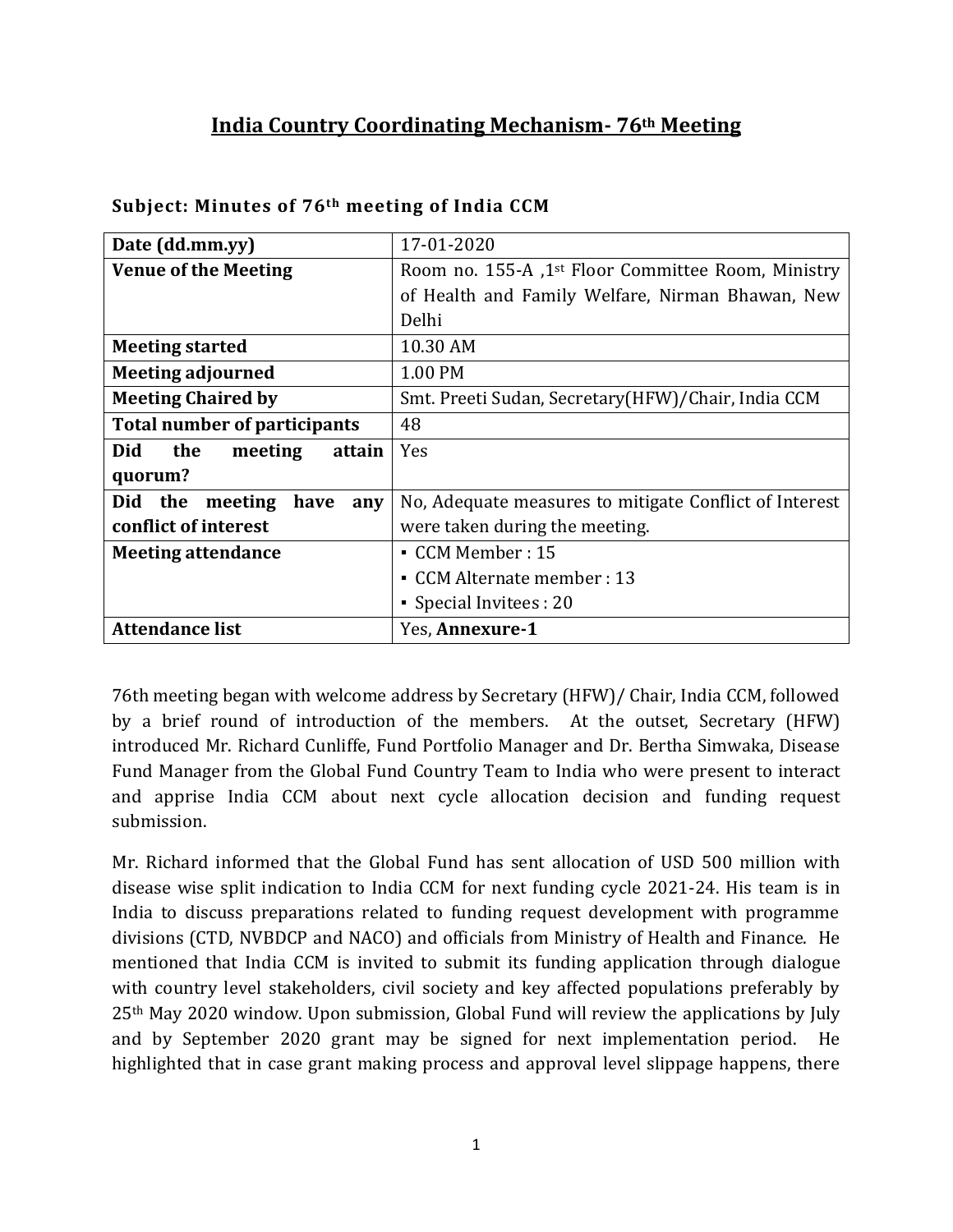will still be sufficient time for new grant signing and initiation from April, 2020 if funding applications are submitted during May 2020 window.

He apprised that considering the maturity of India fund portfolio, the Global Fund wishes to enter into new funding modality of "Payment for Results" based funding for government PRs, which will reduce the transactions costs, will involve less fiduciary controls and will allow more effective fund flow. However for Non-government Principal Recipients, Global Fund will continue with tradition input based funding approach.

Following remarks/questions were put across by CCM members to the Global Fund Country team:

- Dr. Shyamala Natraj praised the uniqueness of India CCM platform which offers avenues for partnership and engagement in real sense to CSO/KAP and PLWD communities. She urged:
	- To involve community system strengthening component in funding applications to be submitted for next grant cycle.
	- Suggested to focus on prevention of infection among young populations especially women beyond traditional KAPs and thus to create real impact on new infection rates of HIV.
	- She stressed that to meet additional funding requirement for community strengthening component, above allocation funding shall be tapped.
- Mr. Sudheshwar Singh requested to include strategies to measure and address side effects of DR-TB patients in funding proposal. This will have definite outcome in improving treatment adherence for such patients. Secretary (HFW) considered it as important suggestion and recommended to adopt innovative strategies to ensure quality care like sending SMS messages to DR-TB patients on treatment and side effect related counselling.
- Mr. Raval Pratik requested to focus on enhancing community engagement and capacity building of communities from all HIV, TB and Malaria.
- Mr. Yadavendra Singh urged to increase focus and engagement with vulnerable high risk groups under HIV like MSM, TG and IDU. He further highlighted drawing focus towards newer interventions including component of PrEP and developing new IEC/BCC material. He raised concern of misleading advertisements related to PrEP on social media platforms which needs immediate attention. Secretary (HFW) recommended to inform JS (NACO) of such advertisements for urgent action at their level.
- Secretary (HFW) suggested utilizing expertise and resources of ICMR for strong research proposals if they can't be covered by the Global Fund grant. She emphasised for the need to develop updated IEC/ BCC material in form of small impactful messages/ video clips/ self composed SMS message with help of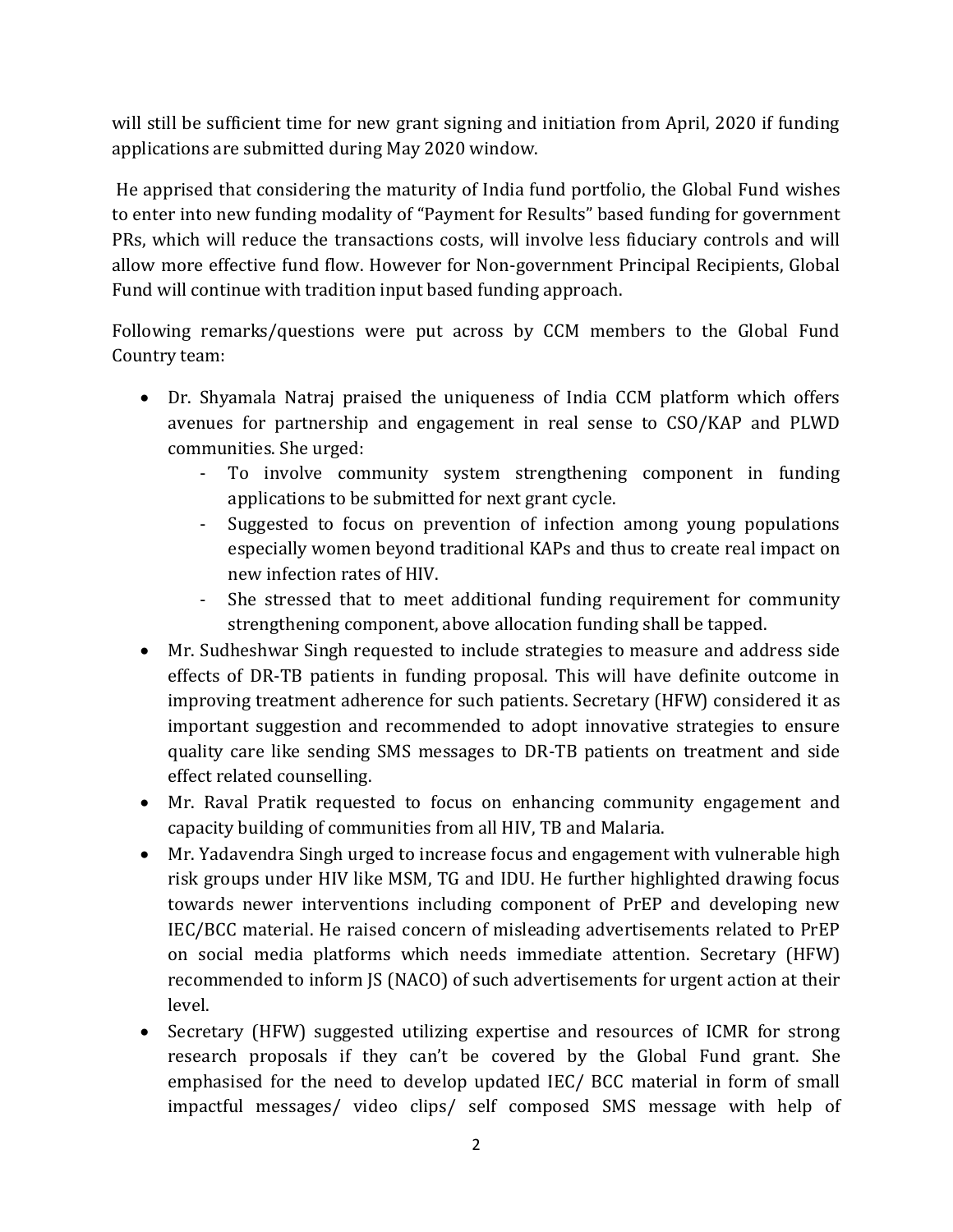development partners. Communities can be engaged to spread awareness and dissemination of such messages through whatsapp/social media etc. Dr. Bilali Camara assured to support the programmes and CCM for the same.

• Dr. Shubnum Singh informed that CII is developing a film on health issues to sensitize/ orient its partner organizations. She sought inputs/ suggestions for the same from India CCM.

Mr. Richard clarified that there is no prospect of increasing country allocation from what Global Fund has already decided and communicated. Prioritized above allocation funding may be available at later stage during the grant depending upon availability of fund with the Global fund to meet unfunded quality demands of the country.

Mr. Richard and Ms. Bertha excused themselves from CCM meeting after their interaction with CCM members.

The following agenda items were then taken up by India CCM:

## **Agenda item no. 1**

The minutes of 75th meeting of India CCM were endorsed with acceptance of corrections suggested by Mr. Raval Pratik.

## **Agenda item no. 2**

India CCM Focal Point made a brief presentation on country allocation for next Global Fund grant cycle (2021-24), disease wise split, PR/SR selection process, priority/gap areas for developing funding applications, proposed concept note development processes and timelines. Key points from the presentation are as follows:

- The Global Fund has decided an allocation amount of \$500 million for India (April, 2021-March, 2024 period). Disease wise allocation for HIV, TB and Malaria is \$155 million, \$280 million and \$65 million respectively. The Global Fund has indicated to move for "Payment for Result based funding modality" in next grant cycle for Government PRs.
- Country level funding proposals tailored for National strategic plan has been invited for HIV and TB. For Malaria, country level full review funding proposal has been invited by the Global Fund.
- Three windows for proposal submission available to India CCM are- 23rd March, 2020; 25th May 2020 and 31st August, 2020. 2nd window of 25th May 2020 seems more feasible timeline as indicated by Global Fund Country team and suggested during stakeholders consultation.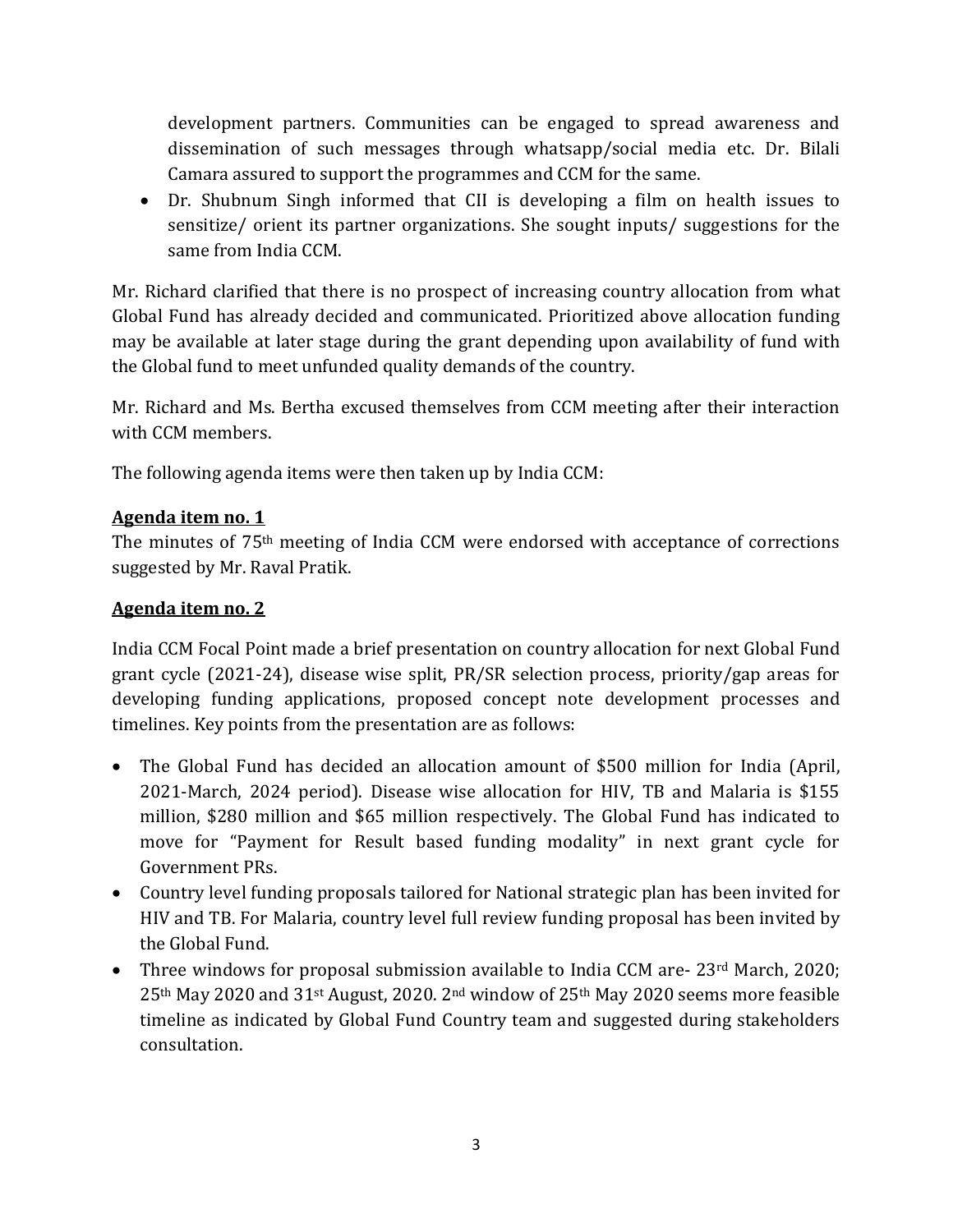- Under current grant 2018-21, the funding received by Non Government PRs/SRs is 34% under HIV, 30% under TB and 2% under Malaria. For next funding cycle (2021-24), funding split for non-government PRs will be kept on the same lines.
- Selection of non-government Principal Recipients (for next grant 2021-24) will be undertaken in a transparent and documented manner as per the Eligibility Requirement 2 of the Global Fund and the process will be as follows:
	- o Disease specific priority/gap areas identification by Programme divisions based on National Strategic Plan and inputs from stakeholders.
	- o Expression of Interest (EOI) for short listing of Non Govt. PRs who will subsequently develop Concept notes based on identified priority areas in consultation with National Programmes will be floated on India CCM and MoHFW websites. Draft EoI template was shown during the meeting.
	- o Non-Govt PRs will be selected by Screening Committee and will be finalized with endorsement of India CCM
	- o SRs selection will be undertaken by PRs through an open and transparent process.
- Screening committee will be formed with involvement of CCM members and Ministry officials to shortlist non government PRs for HIV, TB and Malaria based on submitted EoIs. Subsequently, Disease Specific Technical Committees will be constituted to review combined funding proposals developed by government and non-govt. PRs. Each committee shall have members from CCM constituencies, national disease control programme, development partners that are not applying for funding, and academia having the requisite technical expertise.
- Priority areas for HIV, TB and Malaria identified by National Programmes (NACO, CTD & NVBDCP) in consultation with wide range of stakeholders were shared with CCM members for inputs:

| Priority Areas as listed by Programme Divisions with inputs from Stakeholders                                                                                                          |                                                                                                                                                                                                             |  |  |
|----------------------------------------------------------------------------------------------------------------------------------------------------------------------------------------|-------------------------------------------------------------------------------------------------------------------------------------------------------------------------------------------------------------|--|--|
| <b>HIV</b>                                                                                                                                                                             |                                                                                                                                                                                                             |  |  |
| <b>Priority Areas for NACO</b>                                                                                                                                                         | <b>Priority Areas for Non-Government PRs</b>                                                                                                                                                                |  |  |
| Prevention of new infections<br>Testing<br>Refurbishment of ART centres<br>Scale up of viral load testing<br>Communication<br>Research/Evidence Generation<br>Procurement of ARV drugs | Elimination of<br>Mother<br>Child<br>to<br>Transmission<br>Care and Support Centres<br>Private sector engagement<br>Development of robust IT systems<br><b>Supply Chain Management</b><br>Capacity Building |  |  |
| <b>Tuberculosis</b>                                                                                                                                                                    |                                                                                                                                                                                                             |  |  |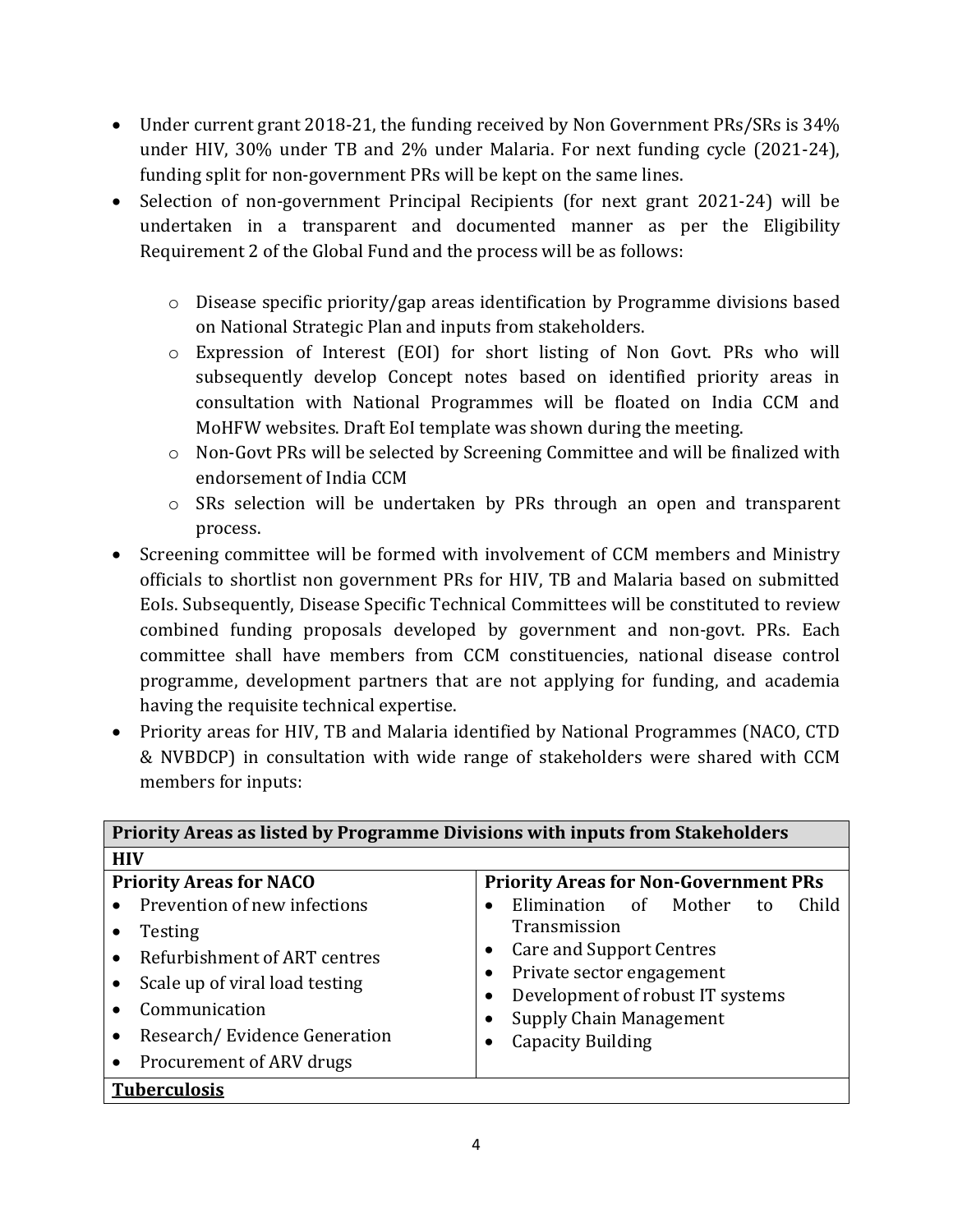- TB Prevention
- Increasing access to high sensitivity Diagnostics
- Strengthening of Surveillance Systems
- Community Engagement, Advocacy and Communication
- Institutional Strengthening & Capacity Building
- Quality Assurance Lab, Services
- Digital Interventions
- Supply Chain Management Strengthening
- Drug Resistance TB
- Patient Support Systems-DBT, adherence Systems
- Workplace Intervention and Multi- Sectoral Engagement

#### **Malaria**

- Strengthening of surveillance *State, district, block and at community level and support for software and hardware for HMIS for Malaria.*
- Human Resource Support- *at National, State & District*
- Technical support at Department of NVBDCP-*Malaria Elimination Cell*
- Capacity Building- *Training Agency, training of manpower for proper implementation of anti-malaria interventions*
- Community awareness, involvement & participation-*IEC/BCC Agency*
- LLINs Support- *to replenish the stock supplied in earlier GF projects*
- Mobility Support- *vehicles at state/district level, support of POL and Motor bikes for MTS*
- Strengthen Diagnosis & management -*good quality microscopes*
- Miscellaneous- *Performance awards, ASHA Kit etc*
- Timelines for the concept note process were also shared with the CCM Members for their approval. They are as follows:

| S# | <b>ACTIVITY</b><br><b>DEADLINE</b>                                                                           |                         |  |
|----|--------------------------------------------------------------------------------------------------------------|-------------------------|--|
|    | Call for EOI from NGO/ CSOs / Private sector for short listing as                                            | $27th$ Jan- $17th$ Feb, |  |
|    | Non Government PRs for GFATM grant (2021-24)<br>2020                                                         |                         |  |
| 2  | 18 <sup>th</sup> Feb-9 <sup>th</sup> March,<br>Screening of EOIs and selection of Non-govt. PRs by screening |                         |  |
|    | 2020<br>committee                                                                                            |                         |  |
| 3  | 9th March 2020<br>Endorsement of Non-government PRs by India CCM                                             |                         |  |
| 4  | Development of combined funding proposal by govt. and non-<br>15th March-15th                                |                         |  |
|    | govt. PRs<br>April 2020                                                                                      |                         |  |
|    |                                                                                                              |                         |  |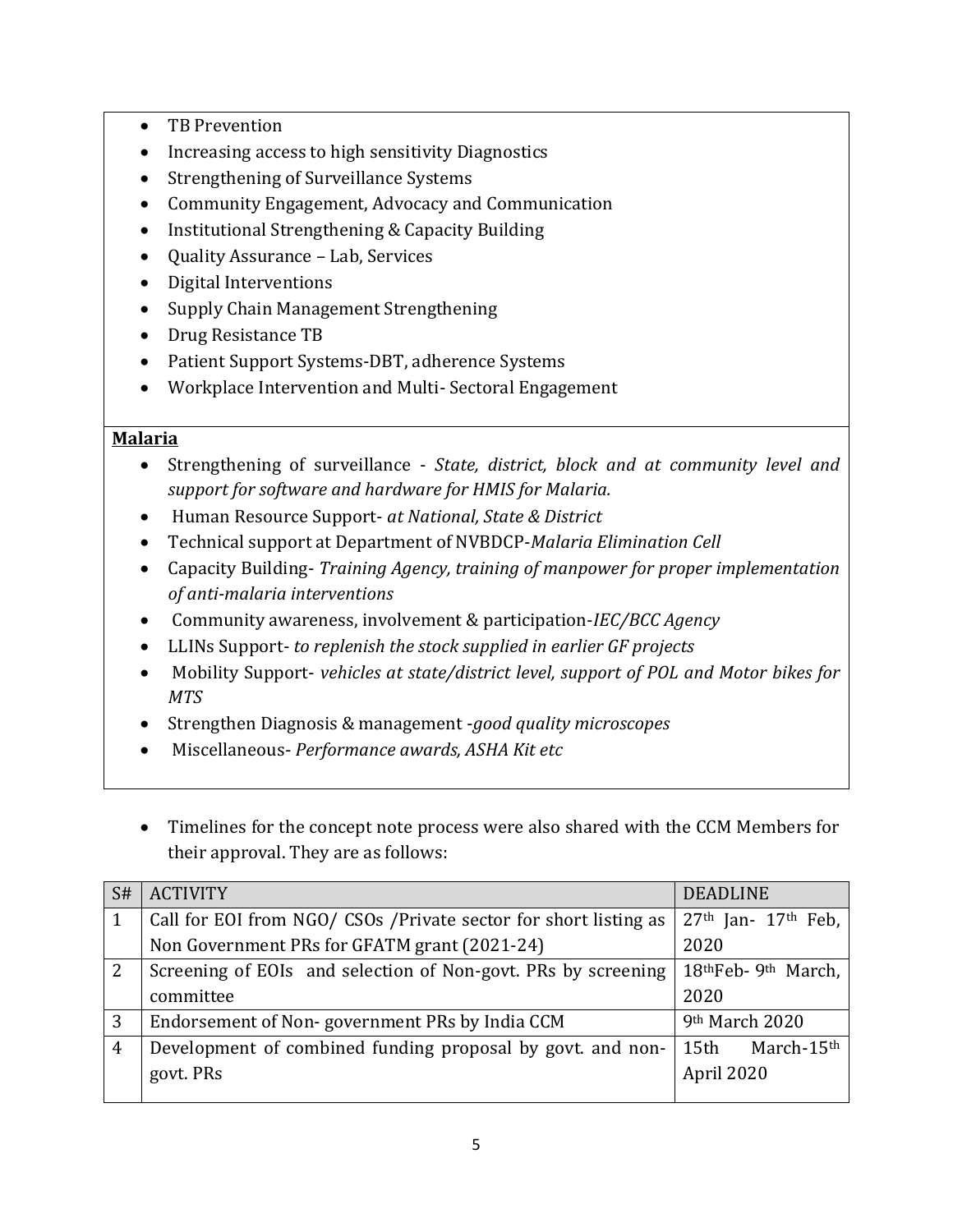|   | Review of combined proposal by Disease specific technical $15th$                                                     | $-25$ <sup>th</sup><br>April, |
|---|----------------------------------------------------------------------------------------------------------------------|-------------------------------|
|   | committees                                                                                                           | 2020                          |
|   |                                                                                                                      |                               |
| 6 | Revision of proposal by PRs and submission of final proposal for $\vert$ 26 <sup>th</sup> April -5 <sup>th</sup> May |                               |
|   | MOHFW approval                                                                                                       | 2020                          |
| 7 | Formal endorsement of the Funding proposal by India CCM                                                              | 10th May 2020                 |
| 8 | Submission of Funding proposal to the Global Fund by India CCM                                                       | 15th May, 2020                |

Inputs of India CCM Members on concept note development process:

- Mr. Yadavendra Singh made suggestion to include Prevention of HIV infection among KAPs as one of the priority areas for HIV. He also suggested including innovation component for non-government PRs.
- With respect to EMTCT component under HIV, Dr. Shyamala Natraj highlighted that mostly EMTCT intervention revolves around testing and treatment of HIV infection and often the focus pertaining to prevention around EMTCT is diluted which is equally important and it must be ensured under new grant. She reiterated including community system strengthening and prevention of infection of among young adults and emerging high risk populations. She also enquired about the rationale of disease wise funding split. India CCM Focal Point apprised that this is based on calculations of disease burden and funding gap within the country undertaken by the Global Fund.
- Ms. Rudrani Chhetri recommended incorporating stigma and discrimination related measures under proposal. Dr. Shyamala mentioned that it is inherent part of communications and community system strengthening which have been suggested as broad priority areas.
- SS & DG suggested adding Differentiated Care Model for providing HIV treatment services. This model has potential to run effectively with support of community.
- With respect to TB priority areas, Mr. Sidheshwar Singh suggested it must be ensured that under such patient support schemes like DBT, benefits are provided on time. He mentioned at field patients usually do not get DBT benefits with initiation of treatment. JS (NTEP) responded that this was the issue when we rolled out the scheme, but now we are overcoming this gap with many new interventions. Collaboration with India Postal services is one of such strategies to ease the benefit transfer to patients.
- With respect to SR and SSR selection by PRs, Mr. Hashmat Rabbani suggested to prioritize local organizations which are based in states/ districts to be designated for project implementation.
- AS & FA, recommended having cross cutting interventions for all three programmes
- Joint Secretary (NACO) pointed out that we shall focus on priority areas/ proposals which can be assessed and can utilize the funds within grant period.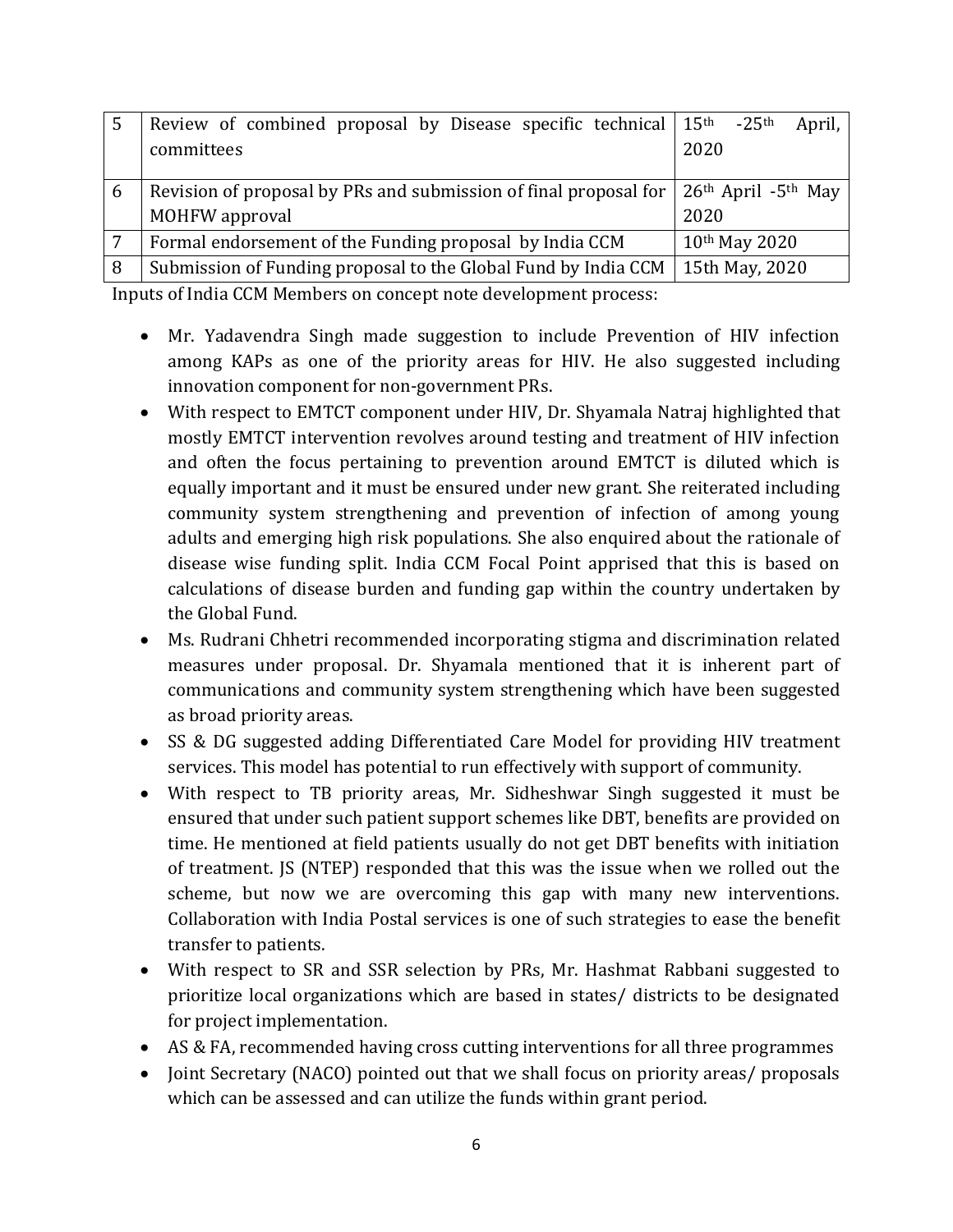#### **Decision:**

It was acknowledged that priority areas of HIV, TB and Malaria are broad which can have many subareas as suggested by India CCM members. India CCM provided its endorsement for the following:

- i. Disease wise allocation split indicated by the Global Fund
- ii. Priority areas for HIV, TB and Malaria funding proposals identified by national programmes in consultation with stakeholders
- iii. Non-government PR & SR selection process( including EoI template for Nongovt. PR selection )
- iv. Agreed to 25th May 2020 Window for Funding Proposal submission to the Global Fund for all three diseases
- v. Timelines related to Concept Note development and final submission to the Global Fund

# **Agenda item no. 3**

India CCM was apprised about the Global Fund requirement of undertaking India CCM performance assessment for year 2018-2019 by using Light Eligibility and Performance Assessment (Light EPA) strategy to evaluate its compliance with Eligibility Requirements 3 - 6 in order to be eligible to apply for new allocation funding. The Light EPA which is a CCMled simplified process requires (i) a Self-assessment and (ii) the development and endorsement of an Improvement Plan vy India CCM and submission to the Global Fund. A brief presentation on EPA compliance of India CCM was shared:

| ER                   | Eligibility Requirements/Minimum standard to be met by                                                                                                                                                                                                                                                                                                                                                                                                                                | Compliance         |
|----------------------|---------------------------------------------------------------------------------------------------------------------------------------------------------------------------------------------------------------------------------------------------------------------------------------------------------------------------------------------------------------------------------------------------------------------------------------------------------------------------------------|--------------------|
| Principal            | <b>India CCM</b>                                                                                                                                                                                                                                                                                                                                                                                                                                                                      | assessment         |
| ER<br>3<br>Oversight | India CCM has a detailed Oversight plan, a permanent<br>oversight body with adequate sets of skills and expertise<br>Oversight body or CCM seeks feedback from non members<br>esp. people living with or affected with communities<br>The oversight body conducts oversight activities to discuss<br>challenges with each PR and identifies problems, potential<br>reprogramming.<br>The CCM takes decisions and corrective action whenever<br>problems and challenges are identified | Fully<br>compliant |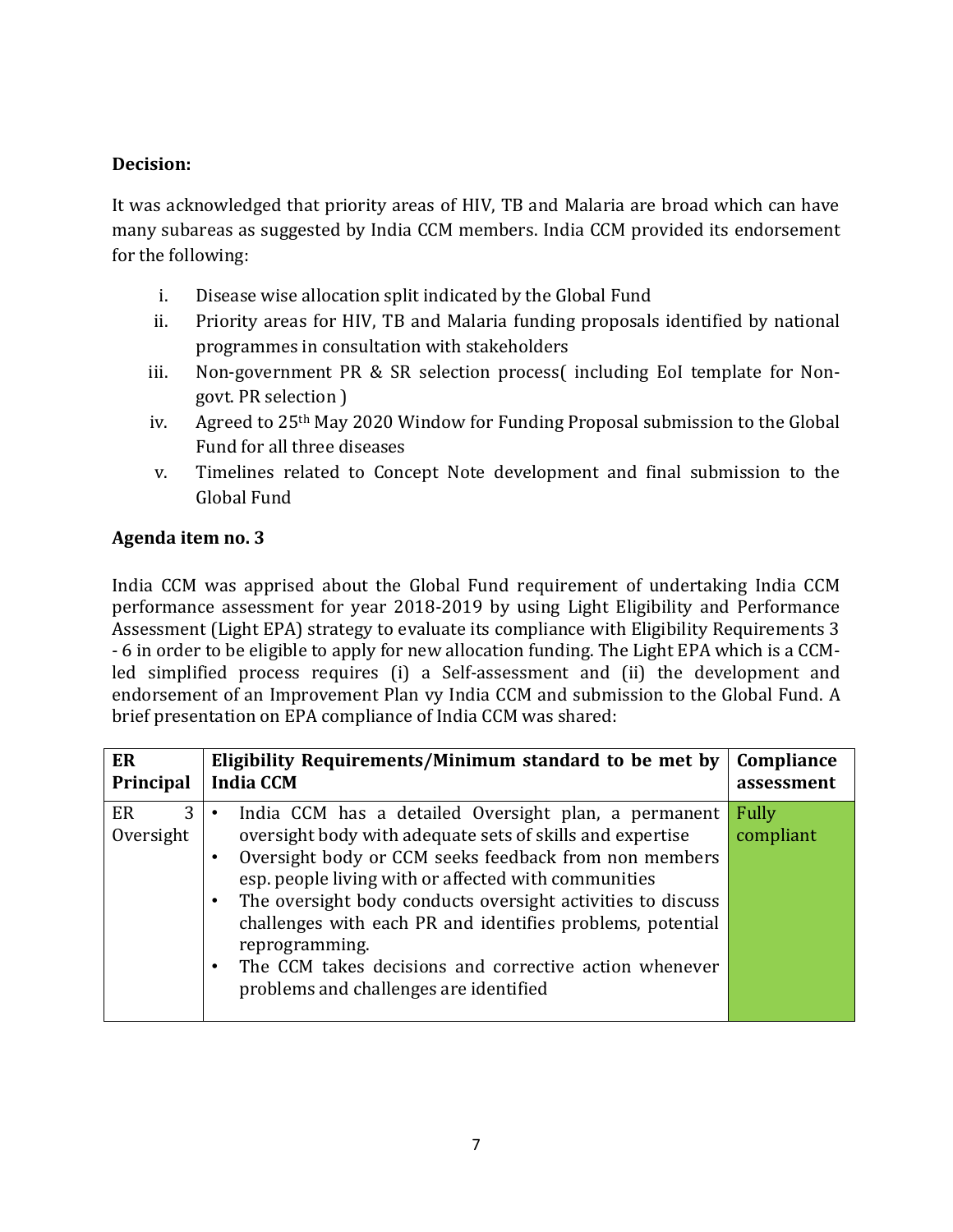|                                                                        | OC/CCM shares oversight results with the Global Fund and<br>$\bullet$<br>in-country stakeholders quarterly through the process<br>defined in its Oversight Plan. In the past 6 months, oversight<br>minutes/reports were circulated widely in a timely manner<br>within 1 month of visit.                                                              | Intermediate<br>compliance |
|------------------------------------------------------------------------|--------------------------------------------------------------------------------------------------------------------------------------------------------------------------------------------------------------------------------------------------------------------------------------------------------------------------------------------------------|----------------------------|
| ER<br>$\overline{4}$<br>Oversight                                      | India CCM ensures adequate representation of key affected<br>$\bullet$<br>populations, PLWD of three<br>diseases with<br>balance<br>representation of men and women within CCM                                                                                                                                                                         | Fully<br>compliant         |
| 5<br>ER<br>Process of<br>election<br>of<br>Non<br>govt. CCM<br>members | All non-governmental constituencies represented on the<br>$\bullet$<br>CCM selected their representive $(s)$ on their own, through a<br>transparent and documented process and have minimum<br>40% representation in India CCM.<br>The CCM elects its Chair and Vice-Chair(s) from different<br>$\bullet$<br>sectors.                                  | <b>Fully</b><br>compliant  |
|                                                                        | Civil Society/KAP/PLWD constituencies of CCM have clearly<br>$\bullet$<br>defined processes of soliciting inputs from and providing<br>feedback to their constituencies that selected them to<br>represent their interests in the CCM. (7 out of 12<br>constituencies have shared endorsement over common<br>workplan prepared by Dr. Shyamala Natraj) | Intermediate<br>compliance |
| ER<br>6<br>Managem<br>of<br>ent<br>Conflict of<br>Interest             | India CCM has a conflict of interest (CoI) policy and it is<br>$\bullet$<br>followed in its procedures to prevent, manage and mitigate<br>CoI and is well documented in minutes.<br>India CCM ensures that the number of members in the CCM<br>$\bullet$<br>with CoI does not exceed 1 person per constituency.                                        | <b>Fully</b><br>compliant  |
|                                                                        | All CCM members and alternate members have signed CoI<br>declaration form                                                                                                                                                                                                                                                                              | Intermediate<br>compliance |
|                                                                        | India CCM has adopted and endorsed Code of Ethical<br>Conduct. Code of Ethical compliance declaration is signed by<br>all CCM members and alternates. CCM appoints an Ethics<br>Focal Point.<br>All CCM members, alternates, CCM secretariat staff<br>undertake Ethics training.                                                                       | Non<br>Compliant           |

Following Improvement plan of India CCM to fulfil gaps identified through EPA assessment was proposed:

| <b>Thematic</b> | <b>Improvement Plan of India CCM-Activities proposed</b> | <b>Proposed</b> |
|-----------------|----------------------------------------------------------|-----------------|
| l areas         |                                                          | Timeline        |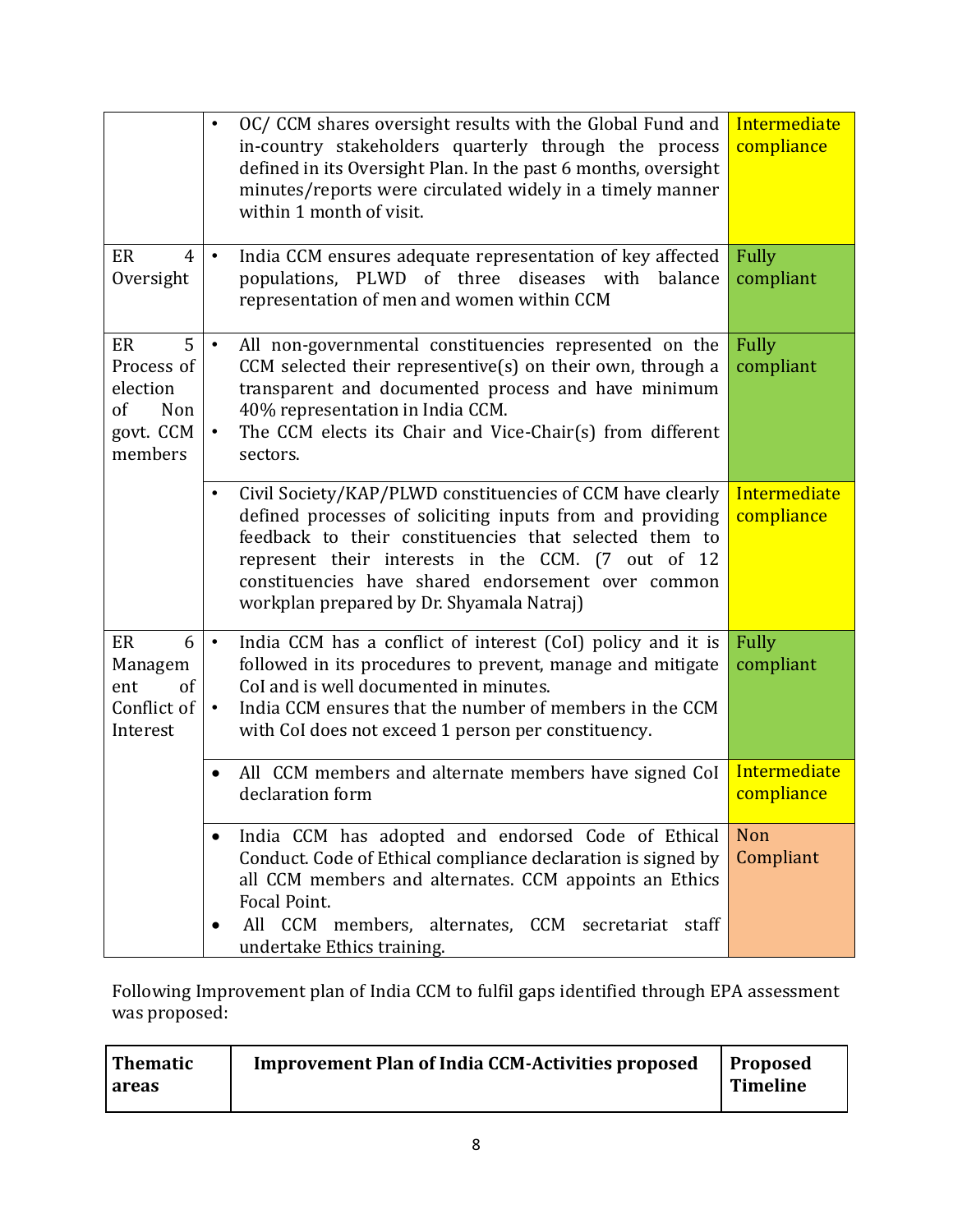| Oversight                                                                                                                                                                                  | To develop work plan of Oversight committee for year Jan -<br>Dec 2020 by OC members                                                                                                                                                                                                  | 1st Feb 2020  |  |
|--------------------------------------------------------------------------------------------------------------------------------------------------------------------------------------------|---------------------------------------------------------------------------------------------------------------------------------------------------------------------------------------------------------------------------------------------------------------------------------------|---------------|--|
|                                                                                                                                                                                            | To reconstitute Oversight committee for next two years<br>term upon end of current term in April 2020                                                                                                                                                                                 | 1st May 2020  |  |
|                                                                                                                                                                                            | Capacity building of new Oversight committee upon its<br>reconstitution                                                                                                                                                                                                               | 1st June 2020 |  |
| Membershi<br>p/constitue<br>ncy<br>engagement                                                                                                                                              | 1 <sup>st</sup><br>develop and share endorsed workplans of all<br>To<br>CSO/KAP/PLWD constituencies with CCM Hub/Global<br>2020<br>Fund                                                                                                                                               |               |  |
| <b>Structures</b><br>(capacity<br>building)                                                                                                                                                | 1 <sup>st</sup><br>Orientation / Training of new staff of India CCM Secretariat<br>-CCM Coordinator and Programme officer<br>2020                                                                                                                                                     |               |  |
| Conflict<br>of <sub>l</sub><br>Interest and<br>code<br>of<br><b>Ethical</b><br>Conduct                                                                                                     | Signing of COI declaration by all members and<br>$\bullet$<br>alternate members.<br>Signing of Code of Ethical conduct compliance<br>$\bullet$<br>declaration forms by all CCM members/alternates.<br>Formation of ethics focal point or creation of Ethics<br>$\bullet$<br>committee | 1st Feb 2020  |  |
| <b>Structures</b><br>(Capacity<br>building)                                                                                                                                                | Orientation of India CCM & Secretariat staff on Code of<br>Ethical Conduct policy by the Global Fund/CCM Hub                                                                                                                                                                          |               |  |
| Better compliance to communication plan of India CCM.<br>Implementa<br>of<br>Sharing of reports/minutes<br>tion<br>within<br>month<br>of<br>one<br>meeting/visit<br>Communicat<br>ion plan |                                                                                                                                                                                                                                                                                       | Jan 2020      |  |

**Decision:** India CCM agreed to its EPA assessment and endorsed the improvement plan.

# **Agenda item no. 4**

India CCM focal point apprised CCM members about the Code of Ethical Conduct which is a new eligibility requirement set up by the Global Fund board for all CCMs as part of Eligibility requirement 6. It requires all CCM members, alternates and CCM Secretariat staff to certify having read, understood and committed to comply with the Code of Ethical Conduct.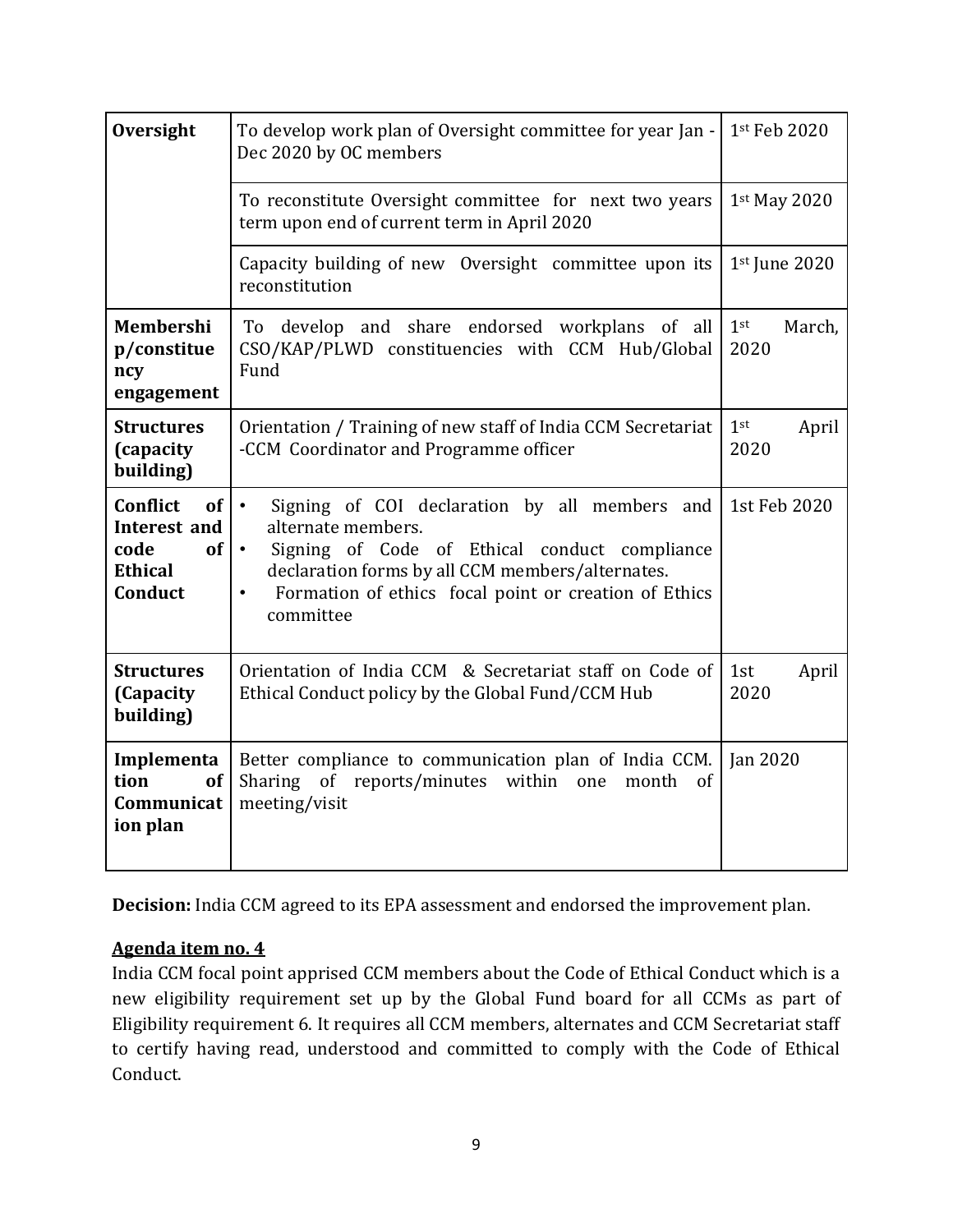Following key ethical values around which the Global Fund principles of Country Ownership, Partnership, Transparency & Performance are based, were presented before India CCM:

- Duty of Care
- Accountability
- Integrity
- Dignity and Respect

# *Decision:*

- **1.** The Global Fund Code of Ethical Conduct was adopted, endorsed and signed by all CCM members, alternates and CCM Secretariat staff present during the  $76<sup>th</sup>$  CCM meeting
- 2. Training to be conducted on the Ethical Code of Conduct by the Global Fund.
- 3. Chair of the Oversight Committee to be designated as the Focal point for the Ethical Committee.

# **Agenda item no.5:**

As per Global Fund requirements, India CCM Secretariat Performance is to be assessed annually by CCM members. Rating Performa was circulated during the meeting to seek feedback on India CCM Secretariat performance for year 2019. Overall, India CCM rated Secretariat performance as "Exceptional".

**Agenda item no. 6:** Any other matter to be discussed

1. India CCM Focal Point brought to the notice of India CCM that Mr. Simon Beddoe, alternate member from KAP-IDU constituency under HIV has been removed from his forum IDUF as president, which nominated him for India CCM membership. Views of India CCM were sought on retaining his membership with India CCM.

Decision: India CCM decided that members/alternate member at India CCM are representatives of their larger constituencies and have come through a process of nomination/ election by their respective constituencies. In that case, if constituency/forum has removed the nominated member, we shall seek nomination of a new representative from the constituency (IDUF) for alternate KAP (IDU) position. It must be ensured that nomination is made through a transparent and well documented process by the larger constituency.

2. Mr. Raval Pratik requested to sustain funding of Care and Support Centres of Gujarat being run by state NHM funding. Secretary (HFW) advised him to share the matter with Joint Secretary (Policy) for necessary action.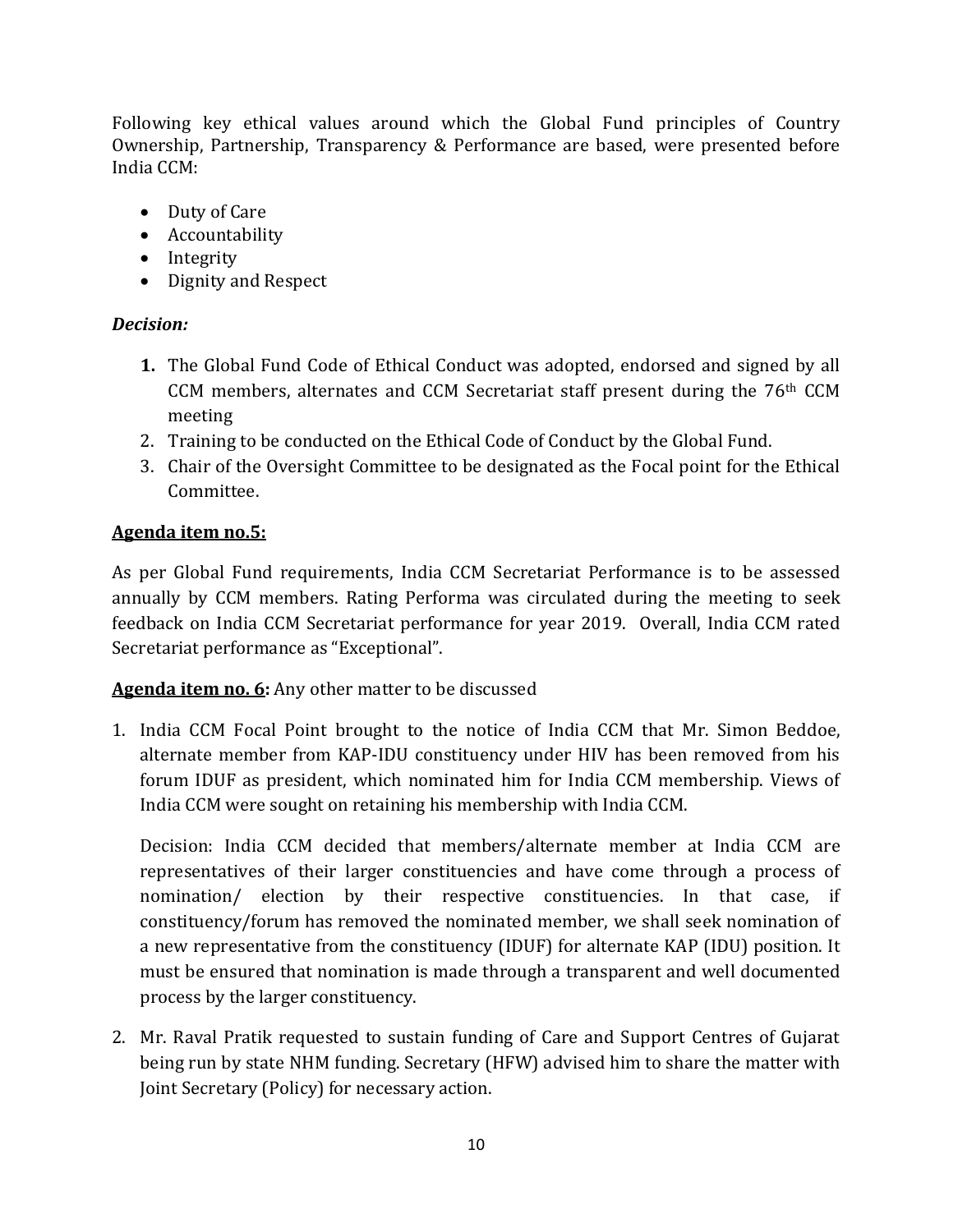The meeting ended with a vote of thanks to and from Chair.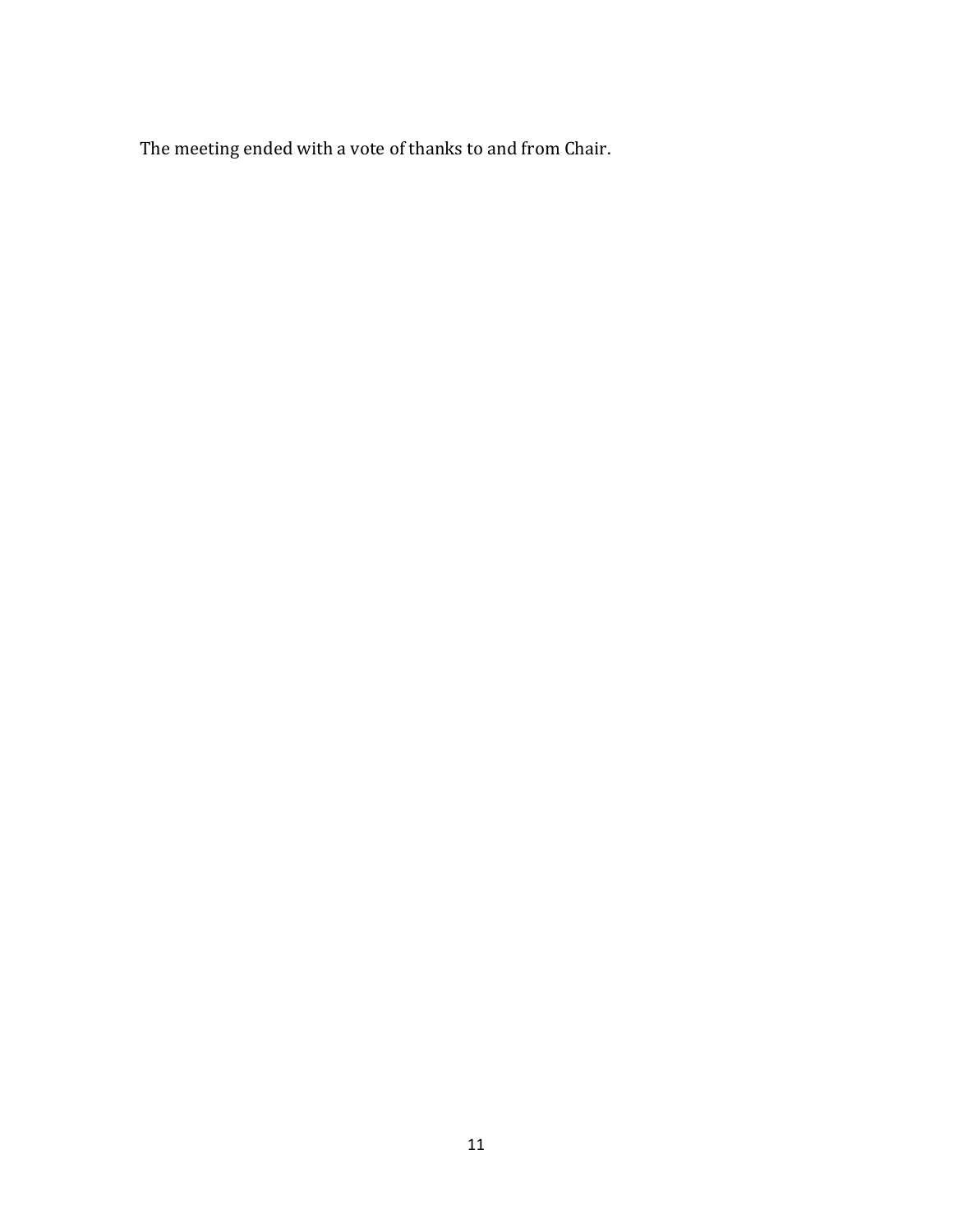### **Annexure 1**

# **List of Participants**

## **CCM Members**

| Sl. No.        | <b>Name</b>                  | Designation/Organization                                              |
|----------------|------------------------------|-----------------------------------------------------------------------|
| $\mathbf{1}$   | Smt. Preeti Sudan            | Secretary (HFW)/ Chair, I-CCM                                         |
| 2              | Sh. Sanjeeva Kumar           | Special Secretary (Health) & DG (CGHS)/Member                         |
|                |                              | Secretary, I-CCM                                                      |
| 3              | Prof.Balram Bharrgava        | Secretary (DHR) and DG, ICMR/ Vice Chair, I-CCM                       |
| $\overline{4}$ | Dr. Dharmendra Singh Gangwar | AS&FA, MoHFW                                                          |
| 5              | Dr. Shyamala Nataraj         | Executive Director, SIAAP/Vice Chair, I-CCM                           |
| 6              | Mr. Paul Salvaire            | <b>Embassy of France</b>                                              |
| $\overline{7}$ | Prof. Ramila Bisht           | Centre of Social Medicine and Community Health, JNU                   |
| 8              | Mr. Pratik A. Raval          | Assistant Director, GIPA                                              |
| 9              | Mr. Sudeshwar Kumar Singh    | Secretary, Tb Muktvahini                                              |
| 10             | Mr. Bhakta Bihar Mishra      | Secretary, NIHIDA                                                     |
| 11             | Dr. Shubnum Singh            | Health Advisor, CII                                                   |
| 12             | Mr. Bilali Camara            | <b>Country Director, UNAIDS</b>                                       |
| 13             | Fr. Paul Moonjely            | <b>Executive Director, Caritas</b>                                    |
| 14             | Rudrani Chettri              | Managing Director, Mitr Trust, CBO Member-Infosem<br>Network          |
| 15             | Mr. Shridhar Pandey          | Secretary & Chief Executive Officer, Gautam Buddha<br>Jagriti Society |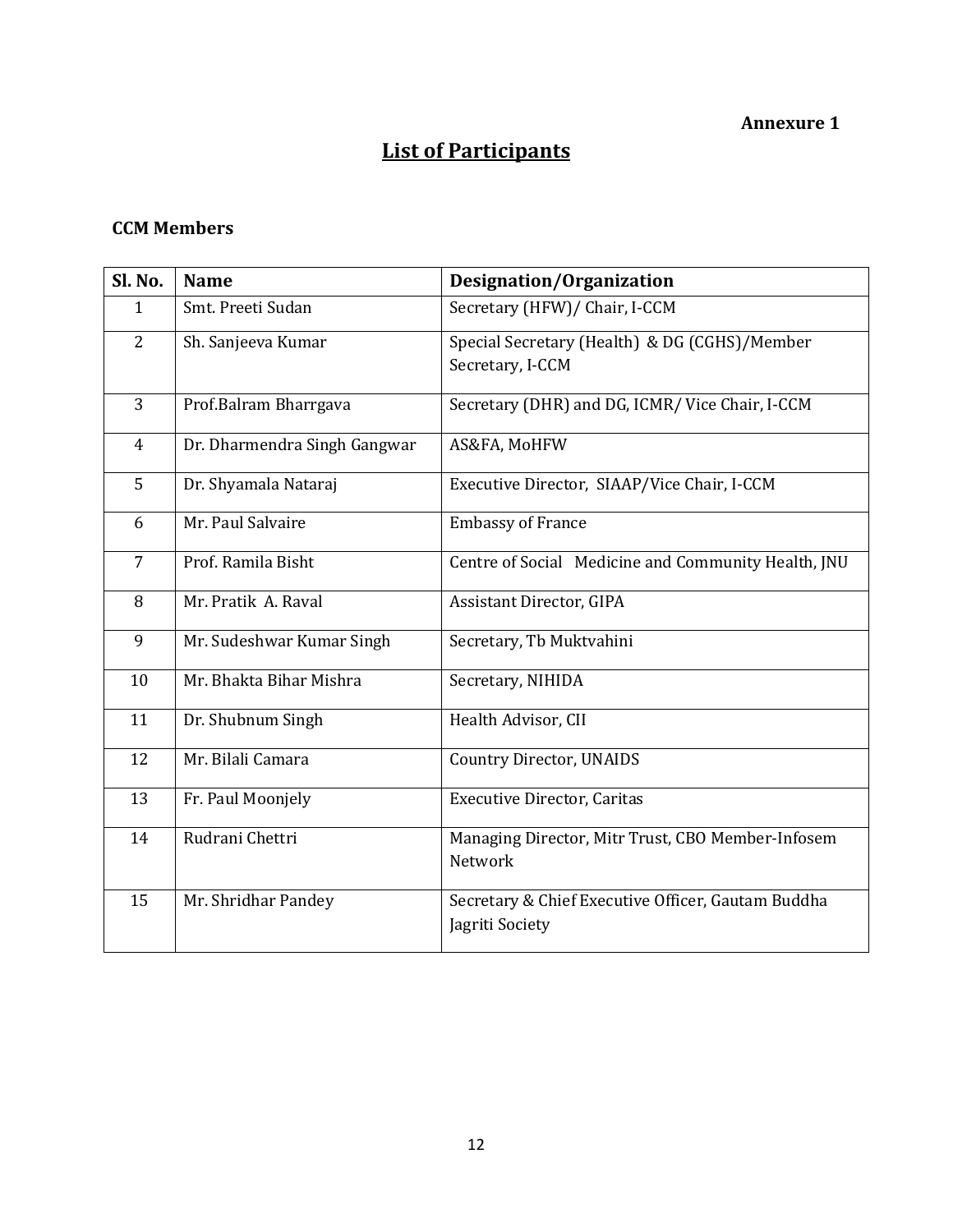#### **Alternate Members**

| Sl.No.         | <b>Name</b>               | Designation/Organization                        |
|----------------|---------------------------|-------------------------------------------------|
| $\mathbf{1}$   | Sh.Alok Saxena            | JS (GFATM)                                      |
| $\overline{2}$ | Dr. R. R. Gangakhedkr     | Scientist 'G' and Head-ECD, ICMR                |
| 3              | Dr.K.Senthil Raj          | MD (NHM), Tamilnadu                             |
| 4              | Mr. Yadavendra Singh      | Chairman, Pahal Foundation                      |
| 5              | Ms Nandini Kapoor Dhingra | Senior Technical Adviser, UNAIDS                |
| 6              | Mr. Raghavan Gopa Kumar   | Founder Member, Tech. Advisory Committee        |
|                |                           | Member (Interim Governing Board), Touched by TB |
| $\overline{7}$ | Dr. R. V. Asokan          | Honorary Secretary General, IMA & Chairman, IMA |
|                |                           | and TB Initiative                               |
| 8              | Ms.Kusum                  | President, AINSW                                |
| 9              | Ms.Rekha Verma            | <b>ASHA Worker</b>                              |
| 10             | Dr.Ranjani Ramachandran   | National Professional Officer (Labs), WHO       |
| 11             | Dr. Melissa Nyendak       | Director-CDC, Global Health                     |
| 12             | Md.Hashmat Rabbani        | Secretary, GSKVM                                |
| 13             | Mr. Prasant Kumar Sahoo   | Project Coordinator, NIHIDA                     |